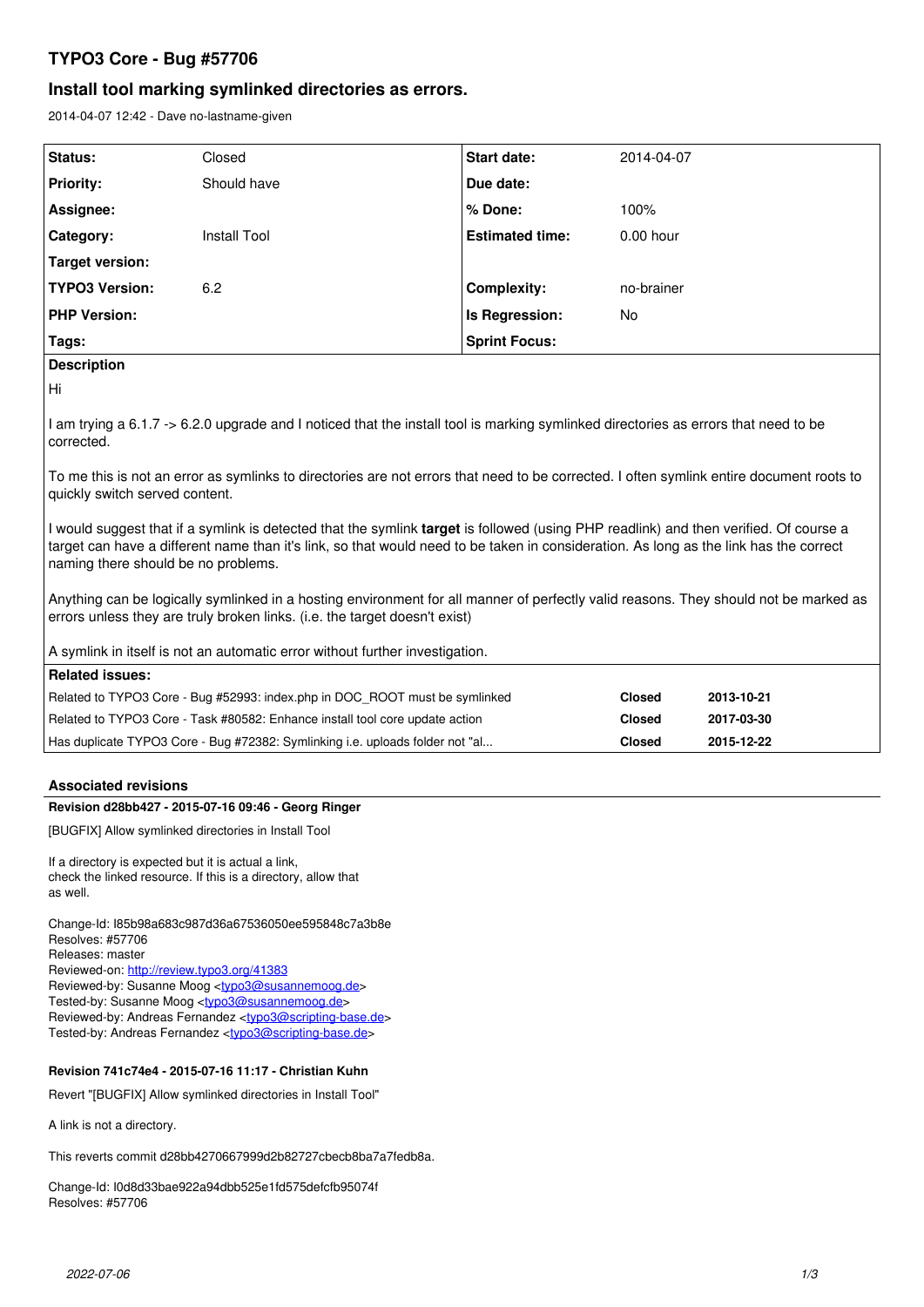Releases: master Reviewed-on:<http://review.typo3.org/41404> Reviewed-by: Christian Kuhn [<lolli@schwarzbu.ch>](mailto:lolli@schwarzbu.ch) Tested-by: Christian Kuhn <[lolli@schwarzbu.ch](mailto:lolli@schwarzbu.ch)>

### **History**

### **#1 - 2014-12-23 19:56 - Mathias Schreiber**

*- Target version changed from next-patchlevel to 7.4 (Backend)*

#### **#2 - 2015-07-13 19:42 - Susanne Moog**

*- Category changed from Install Tool to 1601*

#### **#3 - 2015-07-16 00:48 - Gerrit Code Review**

*- Status changed from New to Under Review*

Patch set 1 for branch **master** of project **Packages/TYPO3.CMS** has been pushed to the review server. It is available at <http://review.typo3.org/41383>

## **#4 - 2015-07-16 09:00 - Gerrit Code Review**

Patch set 2 for branch **master** of project **Packages/TYPO3.CMS** has been pushed to the review server. It is available at <http://review.typo3.org/41383>

#### **#5 - 2015-07-16 09:50 - Georg Ringer**

- *Status changed from Under Review to Resolved*
- *% Done changed from 0 to 100*

Applied in changeset [d28bb4270667999d2b82727cbecb8ba7a7fedb8a](https://forge.typo3.org/projects/typo3cms-core/repository/1749/revisions/d28bb4270667999d2b82727cbecb8ba7a7fedb8a).

## **#6 - 2015-07-16 10:55 - Gerrit Code Review**

*- Status changed from Resolved to Under Review*

Patch set 2 for branch **master** of project **Packages/TYPO3.CMS** has been pushed to the review server. It is available at <http://review.typo3.org/41404>

#### **#7 - 2015-07-16 11:18 - Christian Kuhn**

*- Status changed from Under Review to Resolved*

Applied in changeset [741c74e4b08ca288b98e2a63e54fc9e7e5e13069](https://forge.typo3.org/projects/typo3cms-core/repository/1749/revisions/741c74e4b08ca288b98e2a63e54fc9e7e5e13069).

#### **#8 - 2015-07-16 11:18 - Christian Kuhn**

*- Status changed from Resolved to New*

## **#9 - 2015-07-16 11:24 - Christian Kuhn**

The first patches for this issue did not go far enough and had to be reverted:

There are several different scenarios the install tool should cope with. This should be allowed on configuration level:

- example typo3\_src: This is usually a link to a directory, but it may be a directory as well.
- example index.php: This is usually a link to a file, but it may also be a file directly, too. The content of the file should have a defined content.
- example fileadmin: This is usually a directory, but it may be a link pointing to a directory as well.

I propose to have a deeper look at the folderStructure DefaultFactory default structure definition and to align on a structural change of the configuration that allows these kind of configuration.

Hint: Since the folder structure can not be extended by extensions, we're relatively free to change this.

#### **#10 - 2015-08-05 10:25 - Susanne Moog**

*- Target version changed from 7.4 (Backend) to 7.5*